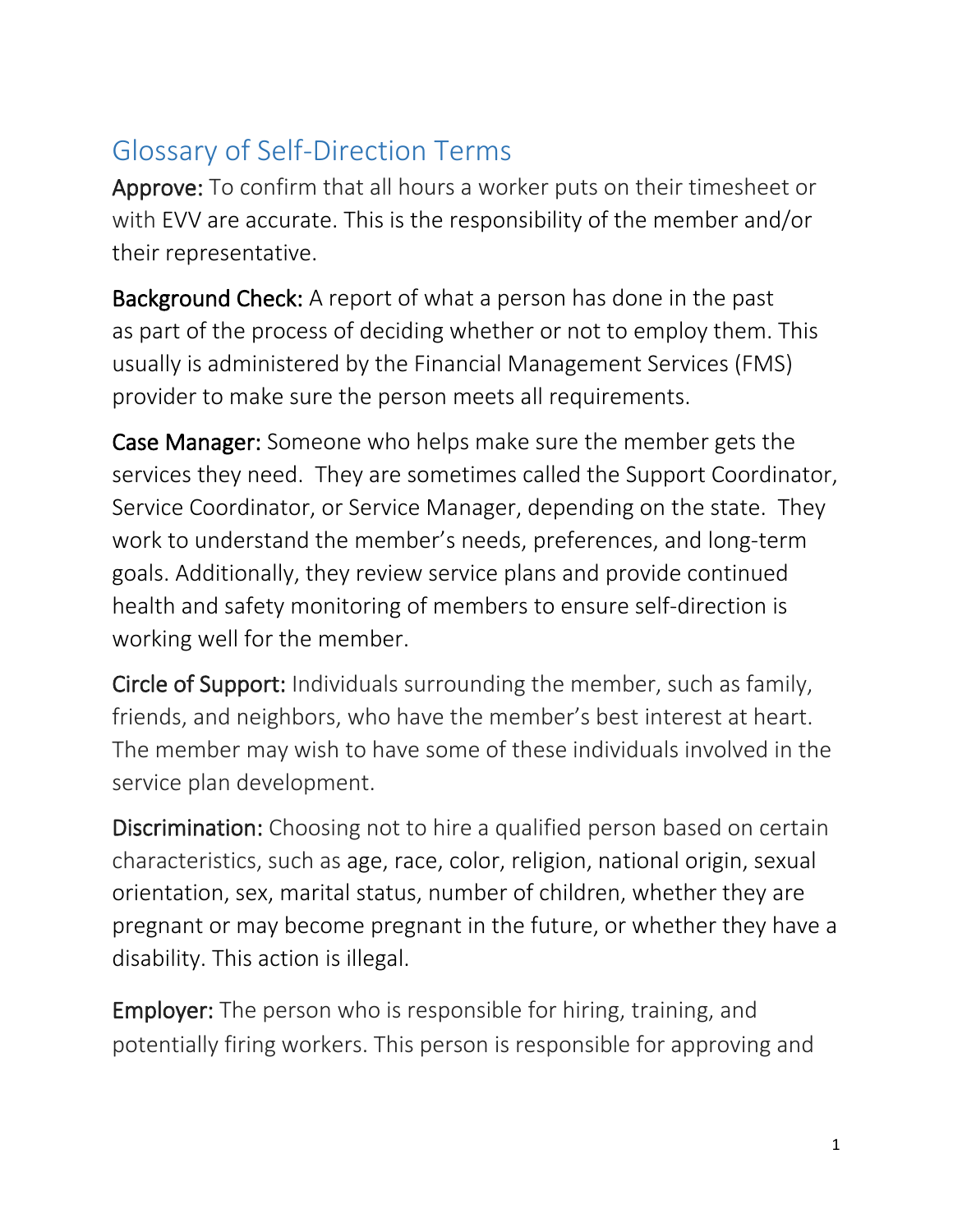submitting time sheets and explaining how services should be provided. The employer is usually the member or their representative.

Electronic Visit Verification (EVV): A federally mandated way to record the date, time, and place where workers provide services to the member. Usually, the worker checks in and out on a smartphone or landline, in order to guarantee the worker is where they need to be to provide the service.

Financial Management Services (FMS): The agency that performs administrative and payroll tasks on behalf of the member. The FMS provider will also make sure the member is meeting all federal, state, and local requirements as an employer. FMS providers monitor the member's budget to ensure proper spending and utilizations.

Hire: To select a worker to provide services, and confirming the worker meets all requirements.

Job Description: A summary of the expectations the member has for their worker. This is provided to potential workers when they are applying.

Member: The person who receives services.

Managing: Handling employer responsibilities. This includes showing workers how to perform tasks and approving timesheets. Managing workers is the responsibility of the member and/or their representative.

Overtime: A worker works overtime once they work more than 40 hours in a week. For each hour over 40 worked, the employee will receive a higher rate of pay, usually "time and a half." Sometimes employees are not allowed to work overtime.

Physical Abuse: Any action that intentionally causes physical harm to the member, including hitting, grabbing, or other forms of violence.